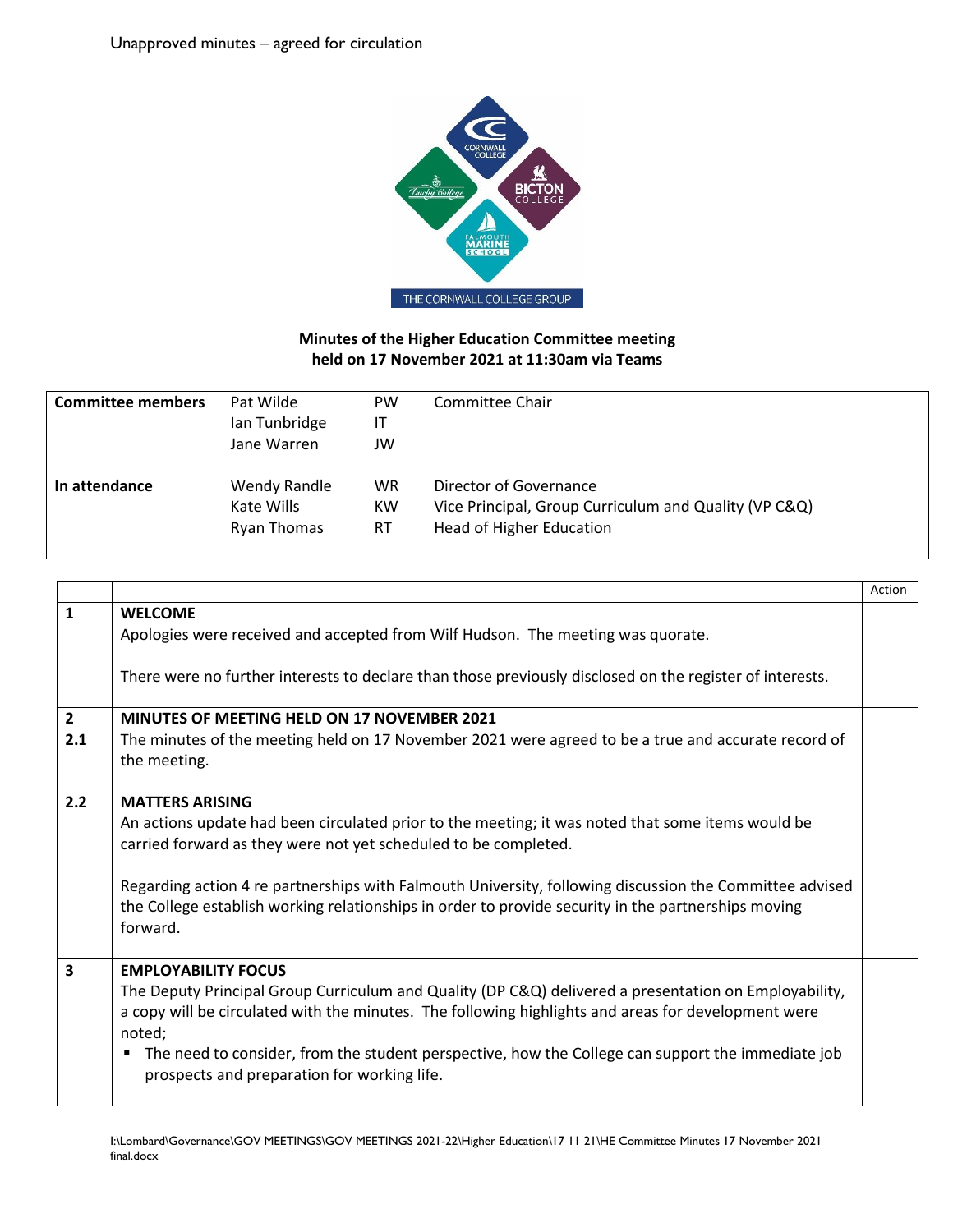|   | • Develop an understanding of the reasons why students' complete degrees with Cornwall College and                                                                                                   |           |
|---|------------------------------------------------------------------------------------------------------------------------------------------------------------------------------------------------------|-----------|
|   | their desired outcomes.<br>Increase marketing of the 'career college' strapline in relation to the HE provision, including evidence<br>п                                                             |           |
|   | of employability.                                                                                                                                                                                    |           |
|   | The Committee reflected on the historic 'enterprise' module, the current provision and the<br>٠                                                                                                      |           |
|   | importance of this student development offer in light of the potential impact of Covid on these skills                                                                                               |           |
|   | areas.                                                                                                                                                                                               |           |
|   | The ongoing development and maintenance of links with other universities.<br>٠                                                                                                                       |           |
|   | The need to develop the way in which employability data is recorded.<br>٠                                                                                                                            |           |
|   | Develop the student voice for HE.<br>п                                                                                                                                                               |           |
|   | The exploration of higher degree apprenticeships.<br>٠                                                                                                                                               |           |
|   | Supporting staff with embedding employability and raising awareness of the HE offer amongst<br>٠                                                                                                     |           |
|   | existing employers.                                                                                                                                                                                  |           |
|   | The introduction of the HE specific advisory groups.<br>٠                                                                                                                                            |           |
|   | The Committee encouraged the College to explore and develop a provision suitable for Cornwall and felt                                                                                               |           |
|   | assured the Board would support innovation in HE provision which could be implemented with the                                                                                                       |           |
|   | College's degree awarding powers. A Committee member reflected on a recent visit to view the HE                                                                                                      |           |
|   | provision at the Camborne Campus and noted the passion from staff to improve the perception of the                                                                                                   |           |
|   | College as a HE destination.                                                                                                                                                                         |           |
|   |                                                                                                                                                                                                      |           |
|   | The videos of the recent HE graduations will be shared with the Board.                                                                                                                               | KW/       |
| 4 | <b>BALANCE SCORECARD/ KPIS</b>                                                                                                                                                                       | <b>WR</b> |
|   | To include a data update: enrolments, attendance, withdrawal, retention and suspension, awards and                                                                                                   |           |
|   | appeals                                                                                                                                                                                              |           |
|   | A report was circulated prior to the meeting, the following highlights were noted;                                                                                                                   |           |
|   | The Committee reflected on the way in which data is collated and monitored and how this can be                                                                                                       |           |
|   | improved going forward.                                                                                                                                                                              |           |
|   | The way in which attendance is gathered and reported will be explored by the College and an update<br>$\blacksquare$                                                                                 | <b>KW</b> |
|   | provided at the next meeting.                                                                                                                                                                        |           |
|   | A Committee member noted the increase in achievement rates at the Bicton campus asking if the                                                                                                        |           |
|   | College have identified the reasons for this along with the scope for sharing best practice across                                                                                                   |           |
|   | campuses. The impact of a specific CAM, high quality teaching and the student experience offer at                                                                                                    |           |
|   | the Bicton campus were identified as reasons for this success.<br>٠                                                                                                                                  |           |
|   | As a result of a decrease in enrolments there is an in year budget decrease, with only minimal savings<br>to be made as programmes cannot be closed. Follow up with applicants indicates the lack of |           |
|   | availability of accommodation had impacted on enrolments.                                                                                                                                            |           |
|   | The student suspension data was reviewed. The impact of mental health concerns, changes in<br>٠                                                                                                      |           |
|   | circumstances and financial implications have contributed to increased suspensions, there is no                                                                                                      |           |
|   | evidence to suggest the curriculum offer is a reason. The College will continue to monitor                                                                                                           |           |
|   | suspensions.                                                                                                                                                                                         |           |
|   | The College plan to review the cascade of HE communications and the HE structure; the review will<br>п                                                                                               |           |
|   | support the development of the HE strategy.                                                                                                                                                          |           |
|   |                                                                                                                                                                                                      |           |
|   | In response to a Committee member question on the origin of the target percentages, it was understood                                                                                                |           |
|   | these previous data had been used to create the targets, noting there is no current benchmarking against<br>national data sets; this will be reviewed going forward.                                 |           |
|   |                                                                                                                                                                                                      |           |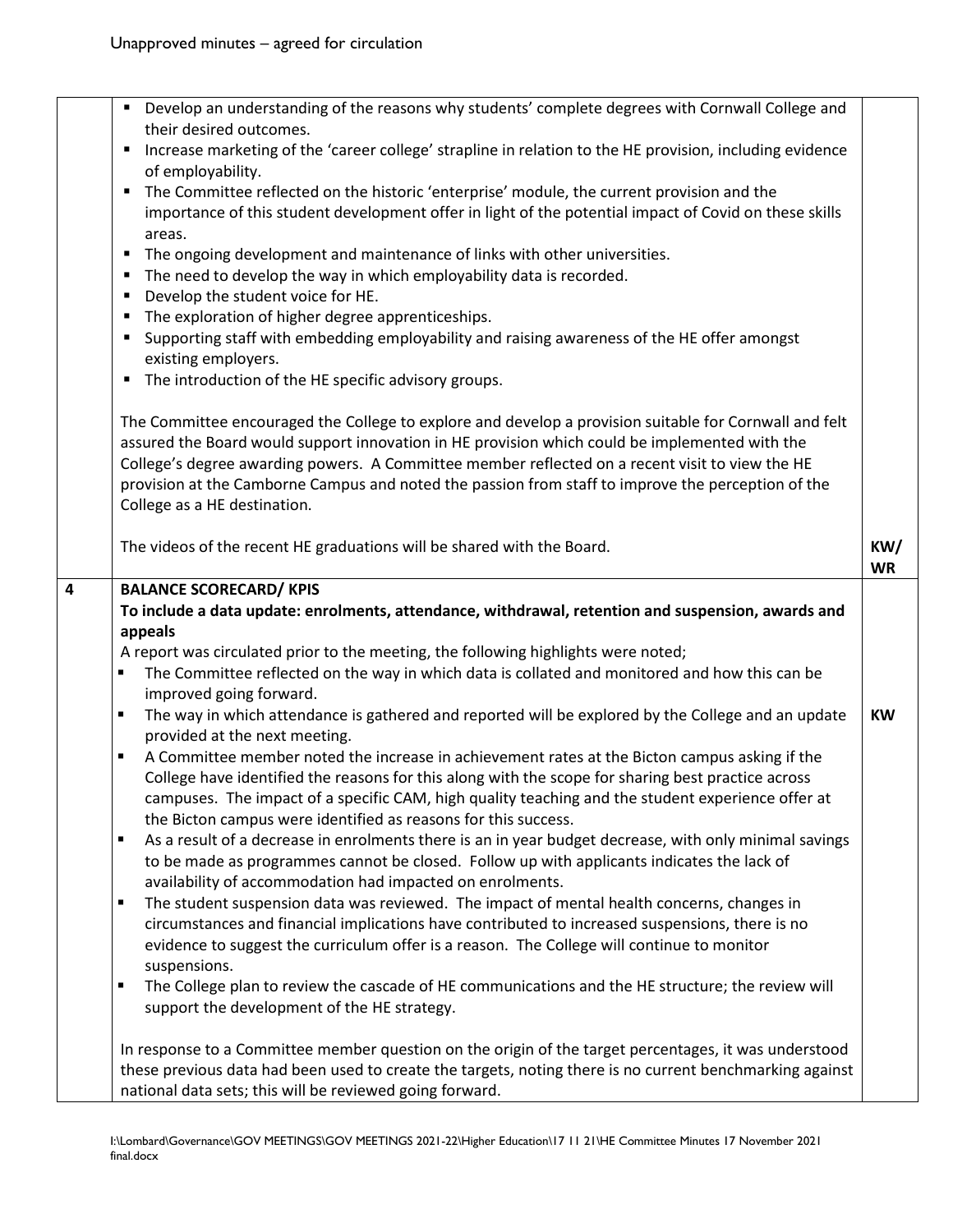| 5                       | HE STRATEGY 2021-26                                                                                                                                                                                                                                                                                                                                                                                                                                                                                                                                                                                                                                                                                                                                                                                                                                                                                                                                                                                                |                  |
|-------------------------|--------------------------------------------------------------------------------------------------------------------------------------------------------------------------------------------------------------------------------------------------------------------------------------------------------------------------------------------------------------------------------------------------------------------------------------------------------------------------------------------------------------------------------------------------------------------------------------------------------------------------------------------------------------------------------------------------------------------------------------------------------------------------------------------------------------------------------------------------------------------------------------------------------------------------------------------------------------------------------------------------------------------|------------------|
|                         | It was reported that a first draft of the HE Strategy had been shared with the HE Committee Chair prior<br>to the meeting. Following discussion, it was agreed that the key strategic aims would be developed by<br>the College and Committee, with the final strategy presented for Board approval at the July 2022<br>meeting.                                                                                                                                                                                                                                                                                                                                                                                                                                                                                                                                                                                                                                                                                   |                  |
|                         | In response to a Committee member request, the Head of HE shared the process of how the draft<br>strategic aims had been developed. The Committee made the following suggestions;<br>" that the strategy should include appropriate spaces for HE students, student accommodation and<br>ways in which to raise the identify of HE within the College.<br>an expectation of strategic growth of the HE experience to be contained in strategic aim one.<br>٠<br>clarity of responsibility for actions, resulting in a single point to ensure accountability.<br>" that the draft strategic aims be further developed to ensure alignment with the Group strategic aims;<br>to include Finance for example.                                                                                                                                                                                                                                                                                                         | KW/<br><b>RT</b> |
|                         | The Committee supported the draft strategic aims and encouraged wider consultation to include HE and<br>stakeholders. It was noted that the strategic aims will be refined, the HE Strategy will go through a<br>consultation phase and following this it will be presented to OLT, ELT and then shared with the HE<br>Committee at the February meeting.                                                                                                                                                                                                                                                                                                                                                                                                                                                                                                                                                                                                                                                          | KW/<br><b>RT</b> |
| $\boldsymbol{6}$        | HE SELF EVALUATION DOCUMENT (SED) DRAFT<br>The draft SED had been circulated prior to the meeting. The Committee reflected on the importance of<br>this document for both Committee and Board. Following discussion, the Committee agreed the following<br>focuses and areas of developments for the SED;<br>Develop the metrics to achieve consistency.<br>٠<br>Review assessment to ensure this is meaningful, impactful, and timely.<br>٠<br>Review the frequency of student voice and the effectiveness of the current tools for HE.<br>Include the support and progress made in terms of employability and personal development skills.<br>٠<br>Further develop the links to the strategic intent and HE Strategy.<br>٠<br>The Committee reflected on the need to engage with the HE teams and share the SED and the exciting<br>things happening in HE to ensure staff buy in.<br>It was agreed that the revised SED will be presented to the next Committee meeting in February prior to<br>Board in March. | KW               |
| $\overline{\mathbf{z}}$ | <b>HE ACTION PLAN</b><br>The HE Action Plan had been circulated prior to the meeting. This plan presents the key indicators for<br>improvements and links into the Self Assessment Report (SAR) and the Office for Students (OfS)<br>conditions of approval. Although not an official requirement, the Committee recognised the assurance<br>the document provided on how the College is delivering its current HE provision and the longer term HE<br>strategy. The following highlights were noted:<br>there were no red areas to report.<br>٠<br>blue highlighted areas had been introduced to reflect completed and live issues.<br>٠<br>the need to further identify and develop HE related risks, noting the impact of the HE provision on<br>п<br>the overall College risks.                                                                                                                                                                                                                                |                  |
|                         |                                                                                                                                                                                                                                                                                                                                                                                                                                                                                                                                                                                                                                                                                                                                                                                                                                                                                                                                                                                                                    | <b>KW</b>        |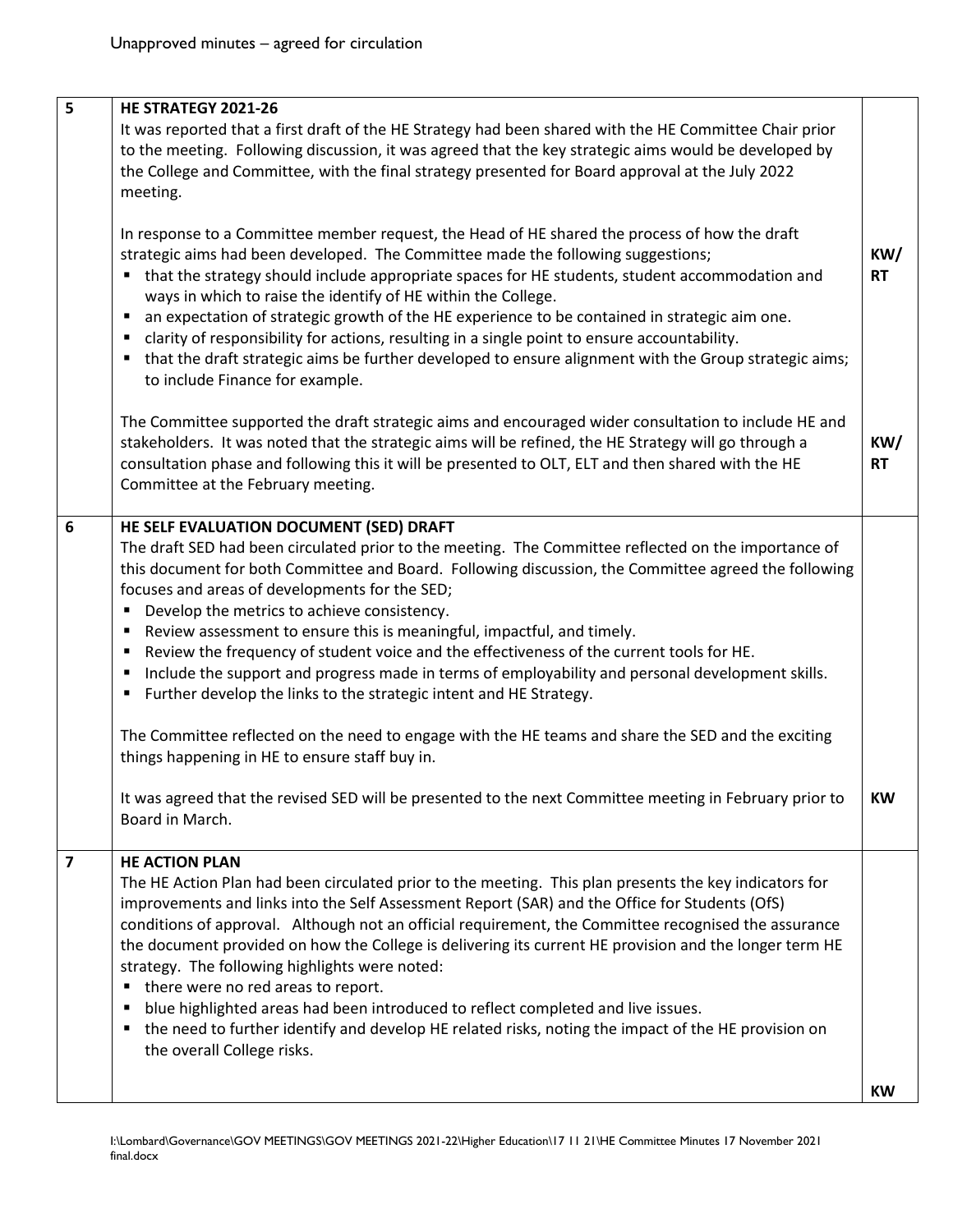|                    | Following discussion it was agreed that the College explore, with the AoC HE Director, the landscape for<br>the national direction of travel, with a view to explore relationships between OfS and their<br>understanding of FE.                                                                                                                                                                                                                                                                                                                                         |                         |
|--------------------|--------------------------------------------------------------------------------------------------------------------------------------------------------------------------------------------------------------------------------------------------------------------------------------------------------------------------------------------------------------------------------------------------------------------------------------------------------------------------------------------------------------------------------------------------------------------------|-------------------------|
| 8                  | OFFICE FOR STUDENTS (OFS) UPDATE<br>It was reported that the College's compliance with the OfS conditions of registration is contained within<br>the SED. There were no outstanding conditions of registration and no concerns to report.<br>The College must continue to ensure compliance with OfS requirements.                                                                                                                                                                                                                                                       |                         |
| 9<br>9.1<br>9.2    | <b>LEARNER VOICE</b><br><b>Student complaints</b><br>The Committee received the report circulated prior to the meeting. There were no concerns.<br><b>National Student Survey (NSS) Outcomes</b><br>The Committee received the report circulated prior to the meeting and reflected on the effectiveness of<br>the tools used by the College to collate student feedback. Following discussion it was noted that a wider<br>agreement will be sought with the Executive Leadership Team that HE be treated differently. Progress to<br>be updated at the next meeting.   | <b>KW</b>               |
| 10                 | <b>SUMMARY OF HEAB MINUTES</b><br>The minutes had been circulated prior to the meeting. There were no further comments.                                                                                                                                                                                                                                                                                                                                                                                                                                                  |                         |
| 11<br>11.1         | <b>ACCESS AND PARTICIPATION PLAN (APP)</b><br>Outcome of submission to OfS regarding 2019/20 actions<br>It was noted this agenda item has been concluded, with sign off completed from OfS.                                                                                                                                                                                                                                                                                                                                                                              |                         |
| 11.2               | Draft 2022/26 APP<br>It was reported that the College plan to prepare a timeline for the development of the draft APP with a<br>special HE Committee meeting scheduled in January, with a view to approve the APP at the January<br>Board meeting.                                                                                                                                                                                                                                                                                                                       | <b>WR</b>               |
| 12                 | KEY RISKS TO THE DELIVERY OF THE HE STRATEGY AND THE QUALITY OF PROVISION<br>Following discussion, a task and finish group was formed with JW, KW and RT with a remit to develop the<br>HE risks on the risk register - to provide clarity for Board and to include how and when Board are cited on<br>risk escalation.                                                                                                                                                                                                                                                  | JW,<br>KW,<br><b>RT</b> |
| 13<br>13.1<br>13.2 | <b>BEYOND THE BOARDROOM</b><br>Visits completed and potential for further visits<br>It was reported that a member of the Committee had attended a recent student voice session and<br>another had completed a Camborne campus visit; the reports will be shared with Board once received.<br>A Committee member planned to visit the HE provision at Bicton and it was agreed a visit would be<br>undertaken to the golf provision at St Mellion and SISNA.<br><b>Programme Course Manager (PCM) dates</b><br>The next PCM dates are (awaiting this detail) Spring 2022. | <b>ALL</b>              |
|                    |                                                                                                                                                                                                                                                                                                                                                                                                                                                                                                                                                                          |                         |